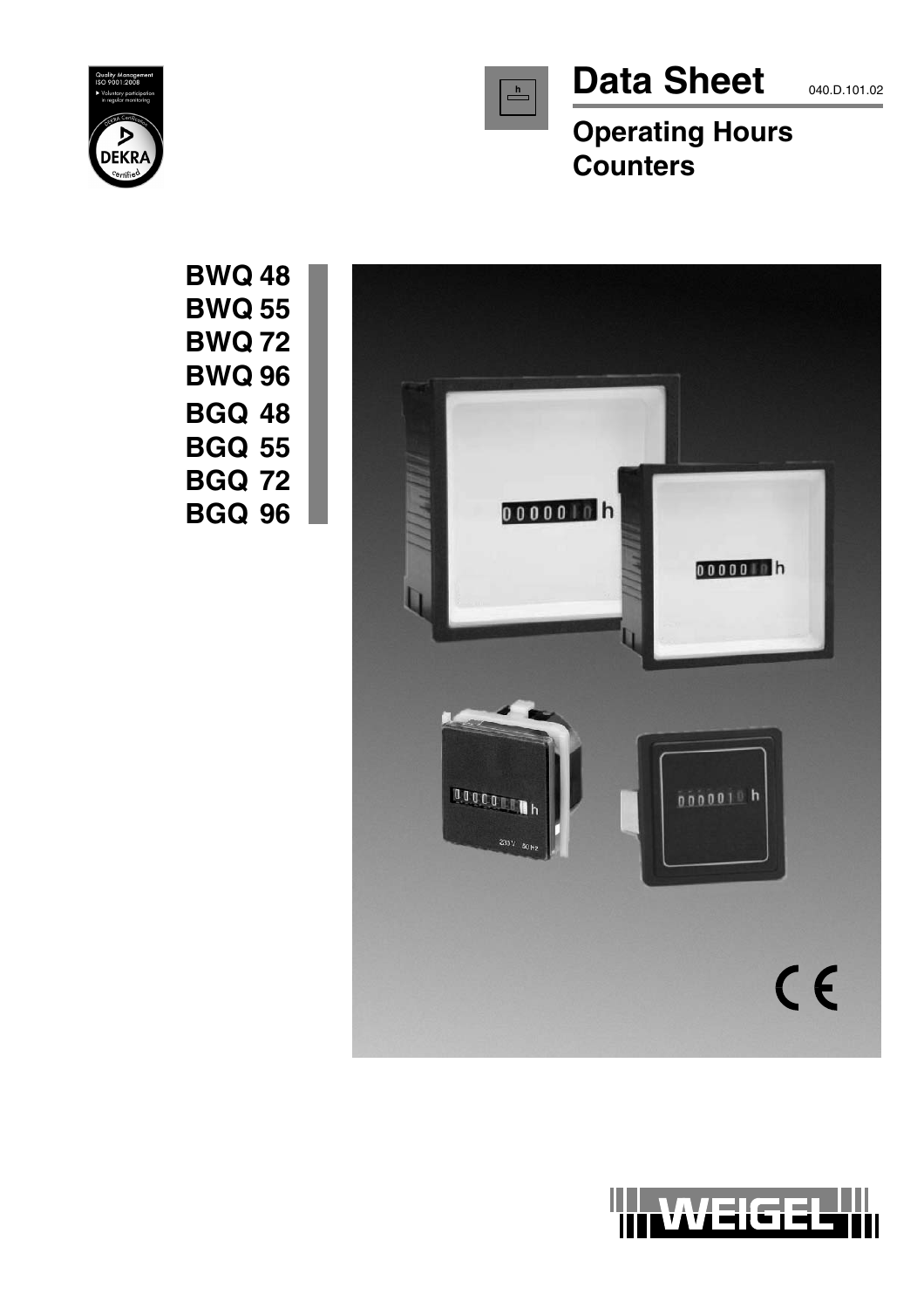### **Application**

**Operating hours counters** are used for recording the operating time of vehicles, machines, or installations.

**BWQ ...** models are suitable for use in AC systems 50 Hz or 60 Hz. **BGQ ...** models are quartz controlled and DC supplied.

### **Functional Principle**

Cyclometer register driven by a wheel gearing and – synchronous motor (BWQ ...)

– stepper motor with quartz controlled electronics (BGQ ... )

### **General Technical Data**

| case details                 |           | square case for mounting in switchboards,<br>stackable              |                                |    |                                               |       |                                |    |                                |
|------------------------------|-----------|---------------------------------------------------------------------|--------------------------------|----|-----------------------------------------------|-------|--------------------------------|----|--------------------------------|
| material of case             |           | thermoplastics, flame retardant                                     |                                |    |                                               |       |                                |    |                                |
| material of window           |           | thermoplastics                                                      |                                |    |                                               |       |                                |    |                                |
| colour of bezel              |           | black                                                               |                                |    |                                               |       |                                |    |                                |
| position of use              |           | any position permissible                                            |                                |    |                                               |       |                                |    |                                |
| panel fixing                 |           | clamping frame (BWQ/BGQ 48),<br>clamping bracket (BWQ/BGQ 55/72/96) |                                |    |                                               |       |                                |    |                                |
| terminals                    |           | screw clamps                                                        |                                |    |                                               |       |                                |    |                                |
| dimensions<br>(in mm)        |           |                                                                     | <b>BWQ 48</b><br><b>BGQ 48</b> |    | BWQ 55<br><b>BGQ 55</b>                       |       | <b>BWQ 72</b><br><b>BGQ 72</b> |    | <b>BWQ 96</b><br><b>BGQ 96</b> |
| hezel                        |           | П                                                                   | 48 ♦                           | □  | 55                                            | п     | 72                             |    | 96                             |
| case                         |           | п                                                                   | 45                             | Ø) | - 50                                          | П.    | 67                             | п  | 90                             |
| case depth                   |           | 31                                                                  |                                | 58 |                                               | 53    |                                | 53 |                                |
| panel cutout                 |           | П                                                                   | 46.                            |    | $\phi$ 50 <sup>+1</sup>                       |       | $\square 68^{+0.7}$            |    | $□92^{+0.7}$                   |
| panel thickness              |           |                                                                     | 110                            |    | 110                                           | 110   |                                |    | 110                            |
| weight approx.               |           |                                                                     | 60 g<br>140 a<br>60 a          |    |                                               | 180 g |                                |    |                                |
| enclosure front side<br>code |           |                                                                     | IP54 (BWQ/BGQ55)               |    | IP 50 (BWQ/BGQ 48) ♦<br>IP 52 (BWQ/BGQ 72/96) |       |                                |    |                                |
|                              | terminals |                                                                     | accidental contact ♦           |    | IP 00 without protection against              |       |                                |    |                                |

### **Measuring Ranges**

| measuring unit                                                           | time                                             |                                              |  |
|--------------------------------------------------------------------------|--------------------------------------------------|----------------------------------------------|--|
| counting range                                                           |                                                  |                                              |  |
| BGQ 48/55/72/96<br>BWQ 48/55/72/96                                       | 000,000.0  999,999.9 h<br>00,000.00  99,999.99 h |                                              |  |
| operating voltage                                                        | tolerance                                        | power consumption                            |  |
| <b>BWO 48</b><br>$24V -$<br>115 V $\sim$<br>230 V $\sim$<br>BWQ 55/72/96 | ±15%<br>±15%<br>±15%                             | approx. 1 VA<br>approx. 1 VA<br>approx. 1 VA |  |
| 110 V $\sim$<br>230 V ~ $\bullet$                                        | $+10\%$ to $-15\%$<br>$+10\%$ to $-15\%$         | approx. 1.5 VA<br>approx. 1.5 VA             |  |
| <b>BGO 48</b><br>12  48 V = $\bullet$                                    | ±10%                                             | approx. 20 mW at 12 V                        |  |
| BGQ 55/72/96<br>$1050V =$                                                |                                                  | 0.072W                                       |  |
| rated frequency BWQ 50 Hz ♦                                              |                                                  |                                              |  |

♦ also refer to "Options"

### **Indication**

| size of numerals   | 4.4 mm (BWQ/BGQ 48)<br>4 mm (BWQ/BGQ 55/72/96)                    |
|--------------------|-------------------------------------------------------------------|
| colour of numerals | pre-decimal places white on black,<br>decimal places red on black |
| running indicator  | by a running gear                                                 |
|                    |                                                                   |

### **Accuracy at Reference Conditions**

| accuracy | same as supply frequency (BWQ ) |
|----------|---------------------------------|
|          |                                 |

**reference conditions** ambient temperature  $23^{\circ}$ C $\pm$ 1K frequency (BWQ ... ) rated frequency<br>operating voltage within limits spee

within limits specified

 $\pm 0.02$  s in 24 h (BGQ ... )

### **Environmental**

| ambient           | $-15+55^{\circ}$ C (BWQ 48)    |
|-------------------|--------------------------------|
| temperature range | $-10$ +55°C (BWQ/BGQ 55/72/96) |
|                   | $-10+50^{\circ}$ C (BGQ 48)    |

### **Rules and Standards**

| DIN 43718             | Measurement and control; front-frames and<br>frontpanels of measurement and control<br>equipment; principal dimensions   |
|-----------------------|--------------------------------------------------------------------------------------------------------------------------|
| <b>DIN EN 60 529</b>  | Enclosure codes by housings (IP-code)                                                                                    |
| DIN EN 61 010-1       | Safety requirements for electrical measuring,<br>control and laboratory equipment<br>Part 1: General requirements        |
| DIN EN 61 326-1       | Electrical equipment for measurement, con-<br>trol and laboratory use - EMC requirements<br>Part 1: General requirements |
|                       | (BWQ/BGQ 55/72/96: DIN EN 61 000-6-4)                                                                                    |
| <b>DIN IEC 61 554</b> | Panel mounted equipment -<br>Electrical measuring instruments -<br>Dimensions for panel mounting                         |

### **Options (on Request)**

| operating voltage                              |                                                |
|------------------------------------------------|------------------------------------------------|
| <b>BWQ 55</b>                                  | 24, 48, 60 V~                                  |
| <b>BWQ 72</b>                                  | 24.48 V~                                       |
| <b>BWQ 96</b>                                  | $24$ V $\sim$                                  |
| <b>BGO 48</b>                                  | 5  24 V=, 36  110 V=,<br>others on request     |
| rated frequency<br>BWO                         | 60 Hz                                          |
| zero reset                                     | pushbutton                                     |
| case                                           |                                                |
| front mask for                                 | Q55 bezel 55 mm x 55 mm.                       |
| BWQ/BGQ 48                                     | Q72 mask 72 mm x 72 mm, or<br>D72 mask 72 mm ø |
| enclosure code                                 | IP 54                                          |
| BWQ/BGQ 48                                     |                                                |
| terminal protection against accidental contact |                                                |
| BWQ/BGQ 72/96 terminal cover                   |                                                |
|                                                |                                                |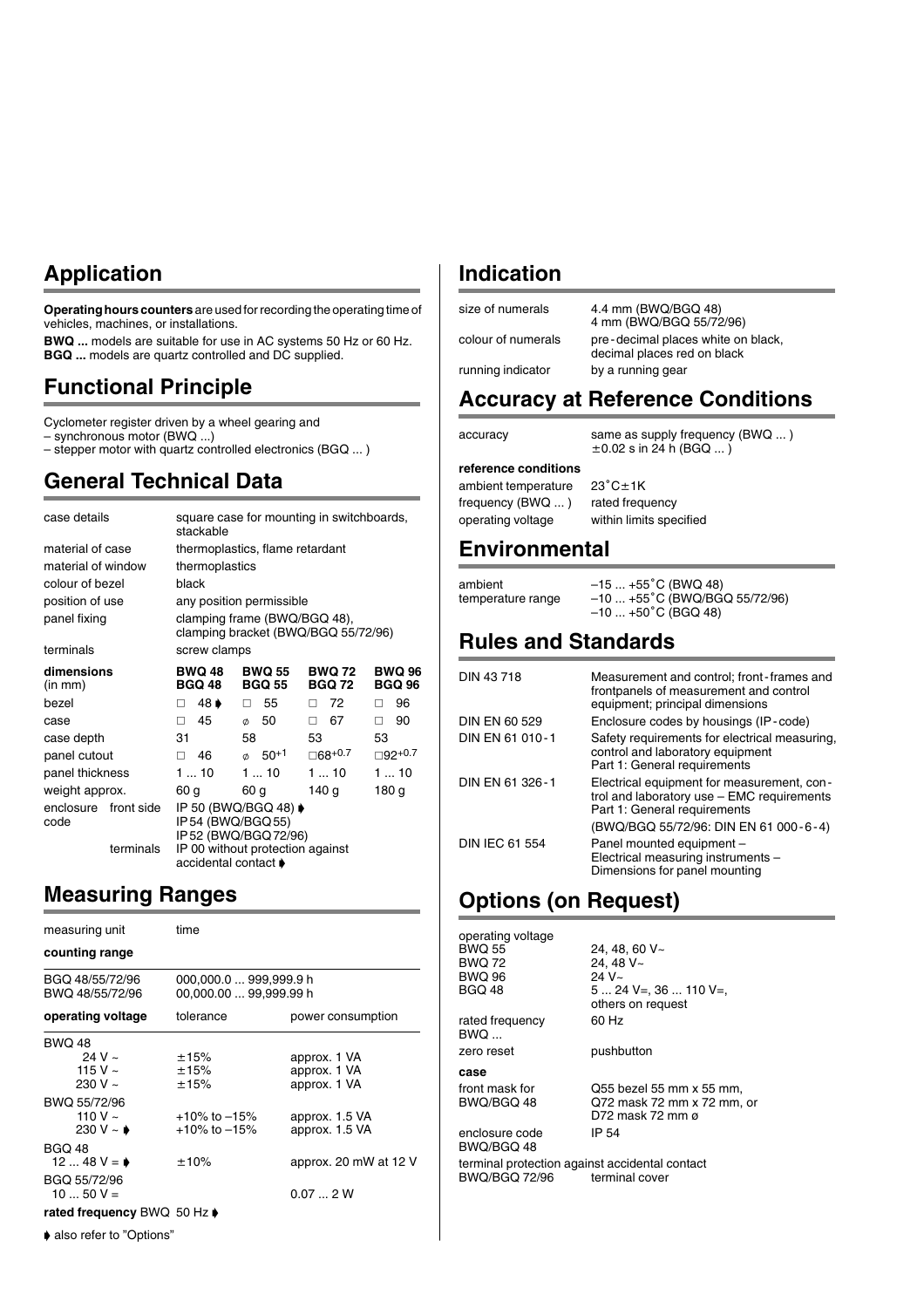



# Data Sheet 040.D.101.02

## **Operating Hours Counters**

### **Connections**



### **Dimensions**

(dimensions in mm)

#### **BWQ/BGQ 48**











ar